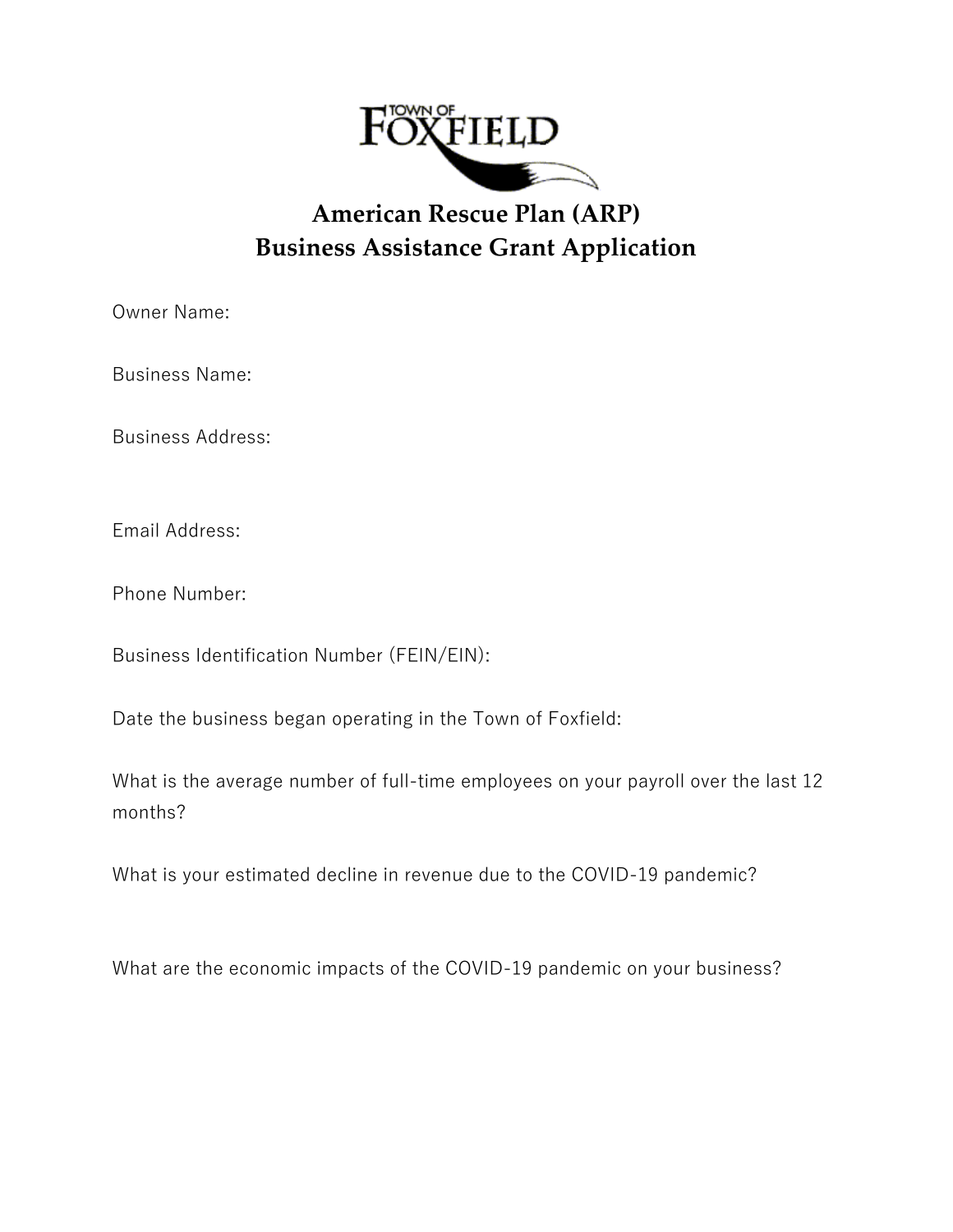Have you applied for and received funding support through any grant programs or filed for reimbursement through your business insurance policy in the last 12 months? If yes, please state the program(s) you have applied for and received funds from, and the total amount received.

Will this grant funding enable you to hire, retain and/or bring back employees?

Please list the total amount of funds requested and provide a detailed explanation of how you will use the funds:

Please sign acknowledging that you have read the guidelines and affirm the information you have submitted on this application is true and accurate to the best of your knowledge.

| Owner Signature                               | Date |  |
|-----------------------------------------------|------|--|
| Karen L Proctor, Town Administrator Signature | Date |  |
|                                               |      |  |
| Lisa Jones, Mayor Signature                   | Date |  |